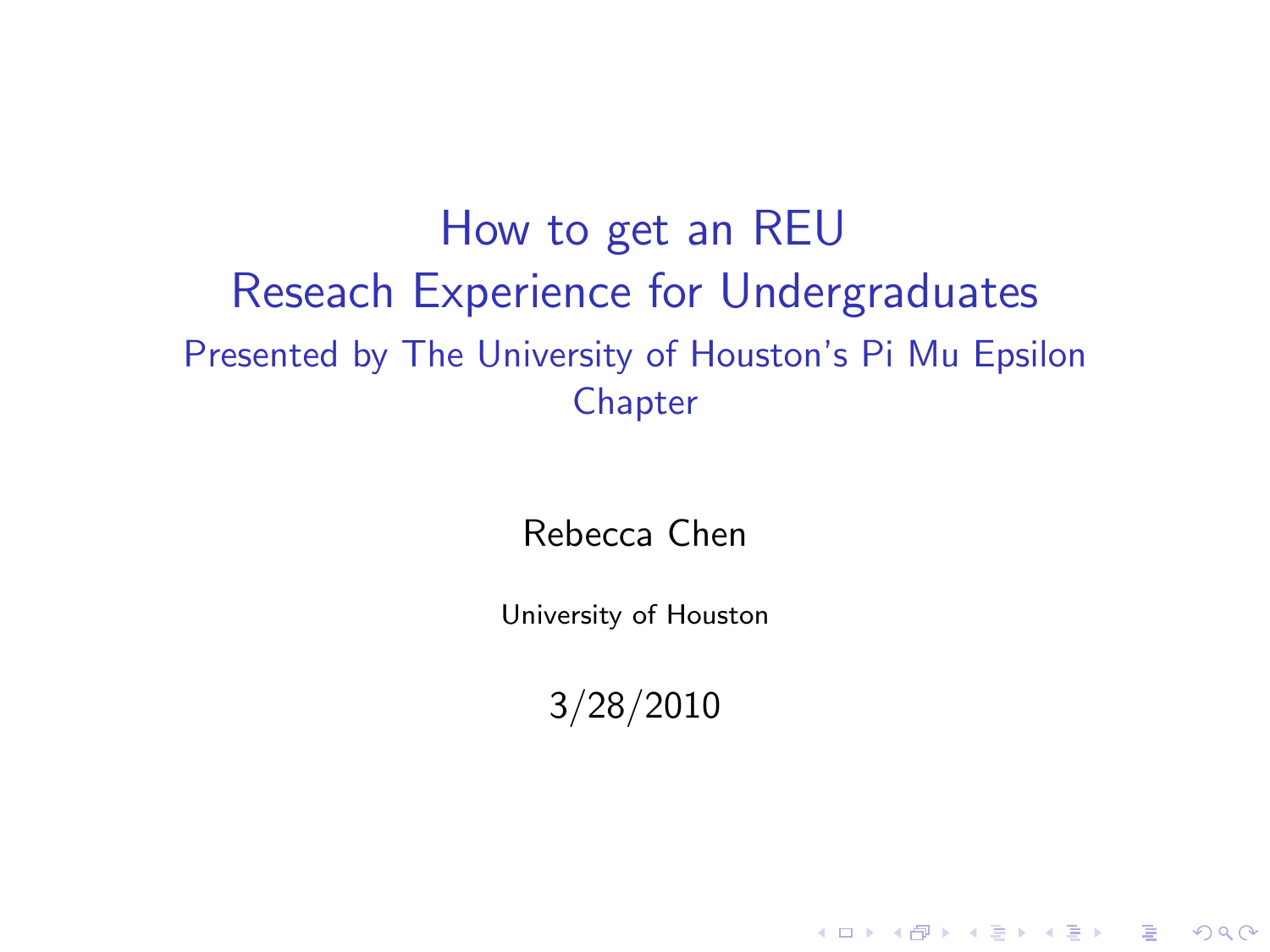### Did you know that someone would PAY you to

 $\triangleright$  pad out your resume/CV ( Curriculum Vitae),

K ロ ▶ K @ ▶ K 할 > K 할 > 1 할 > 1 이익어

- $\blacktriangleright$  go out of state,
- $\blacktriangleright$  meet like-minded peers,
- $\blacktriangleright$  learn about cutting edge research?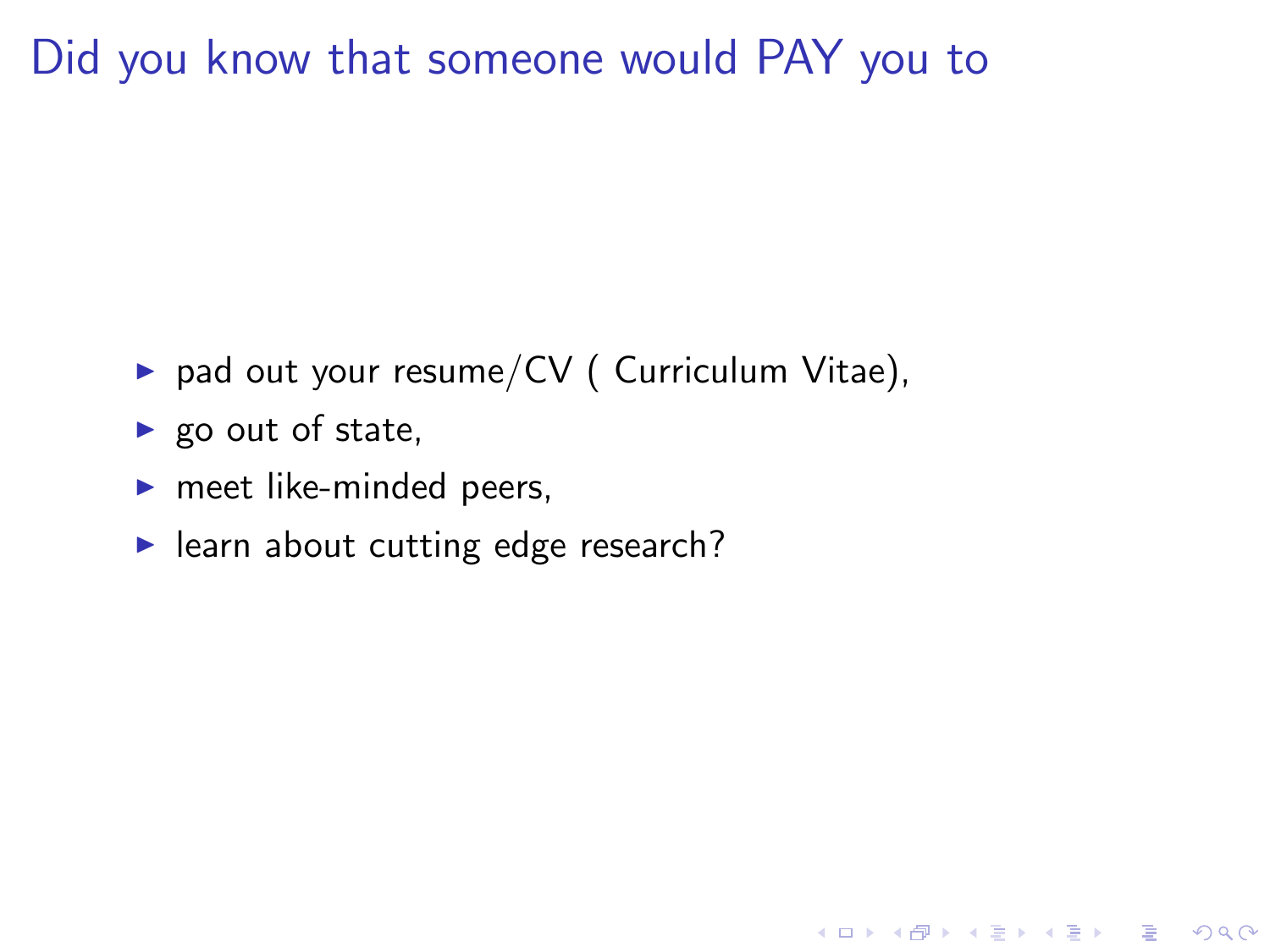### Introduction

- $\triangleright$  What is an REU?
- $\blacktriangleright$  How to apply to one.

K ロ X イロ X K ミ X K ミ X ミ → S V C Y C

- $\blacktriangleright$  Some experiences.
- $\blacktriangleright$  Future.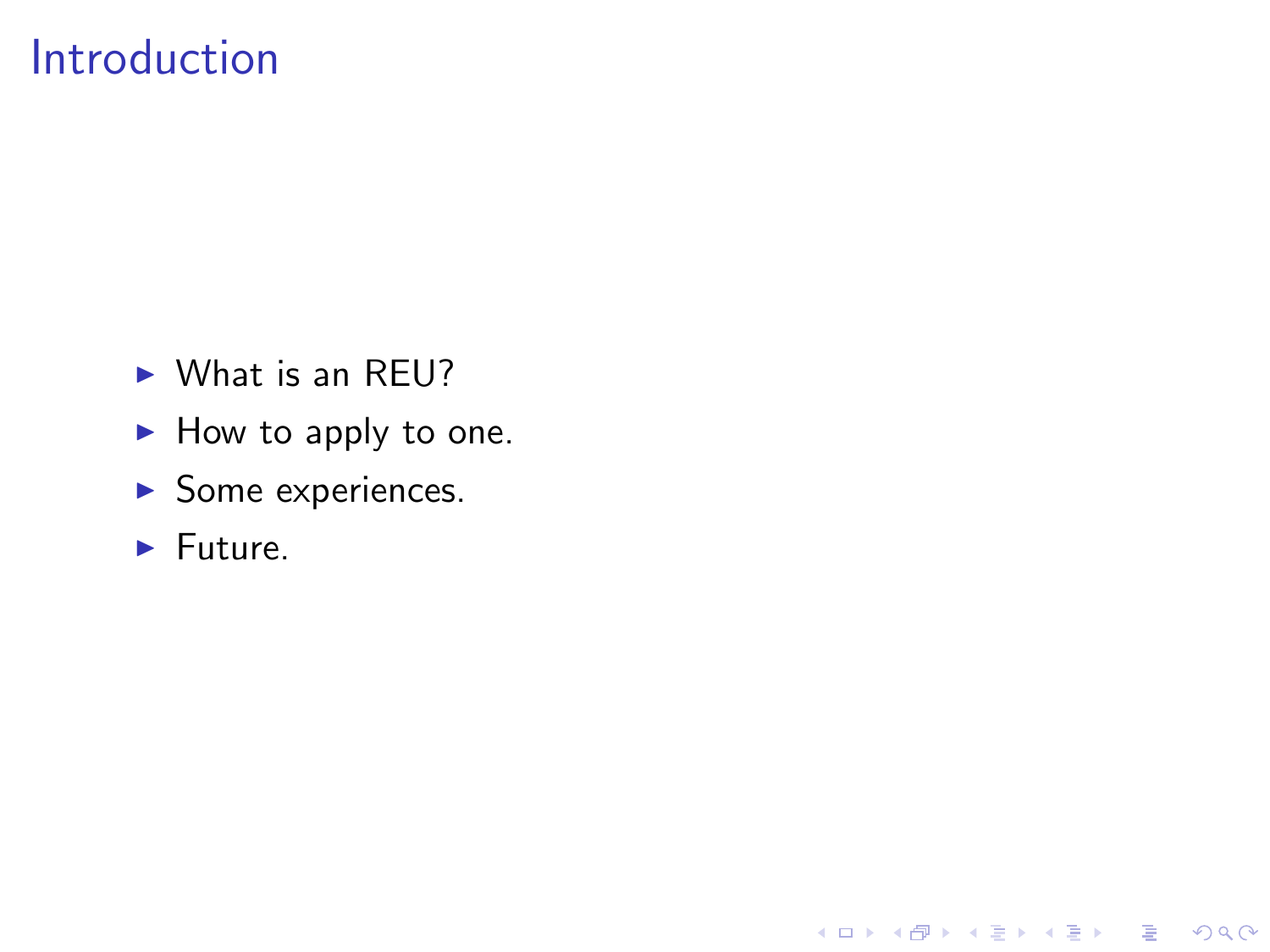### What is an REU?

- $\triangleright$  [REU Stands for Research experience for undergraduates.](http://www.nsf.gov/crssprgm/reu/)
- It is a program with funding from the [NSF \(National Science](http://www.nsf.gov/) [Foundation\)](http://www.nsf.gov/) that encourages undergraduates with research opportunities in science fields.
- $\triangleright$  REU's can be found in your home institution as well as institutions across the country.
- $\triangleright$  Intended expand student's knowledge of emerging technologies and fields that will prepare them for graduate school.

4 D > 4 P + 4 B + 4 B + B + 9 Q O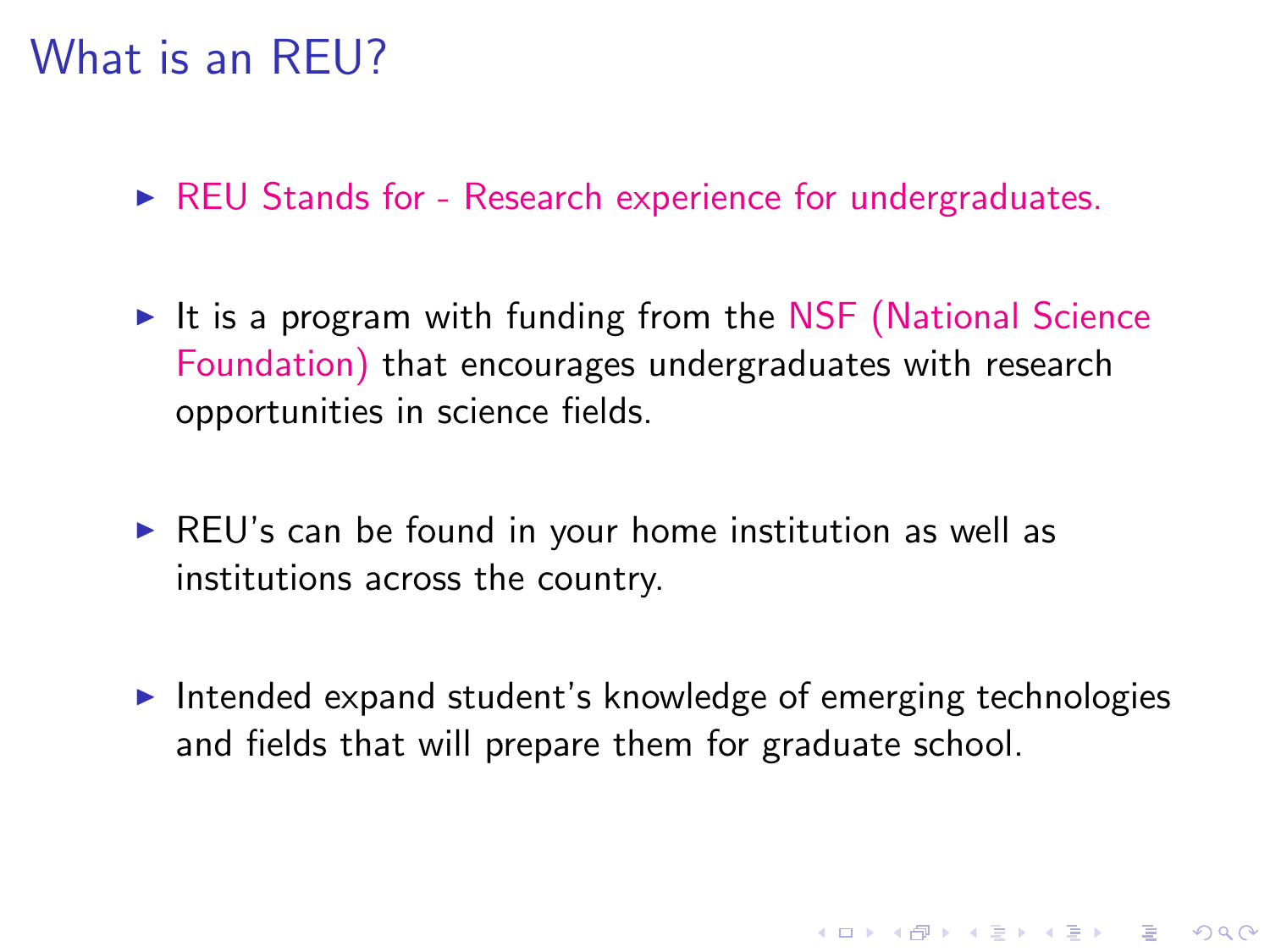# Why and Who?

#### Why do an REU

- $\triangleright$  Work interesting problems.
- $\triangleright$  Gain higher knowledge of advanced mathematics (or sciences).
- Insight to academic career track.
- $\triangleright$  One more item to add to your CV, or resume.

#### Who is an REU for?

- Any level of undergraduate may apply.
- $\triangleright$  People interested in working on problems that may save or destroy mankind.

**KORK ERKER ADE YOUR**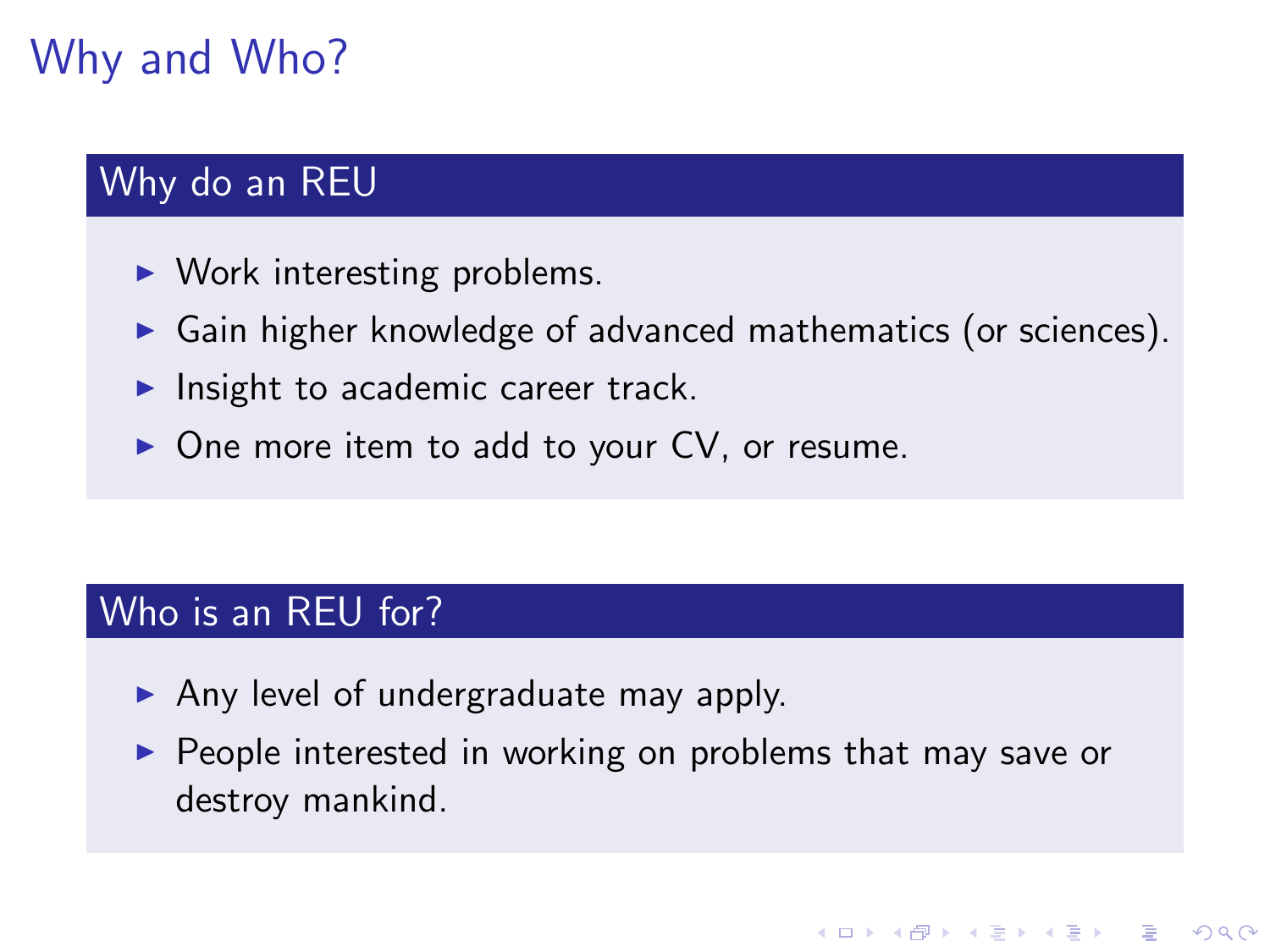### **Timeline**

Materials need to start being assembled at least a month before the deadline.

It is best if you ask for a letter of recommendation at least a month in advance, with weekly reminders.

Be sure to know the deadline for each REU. They are different for different schools.

K ロ ▶ K @ ▶ K 할 > K 할 > 1 할 > 1 이익어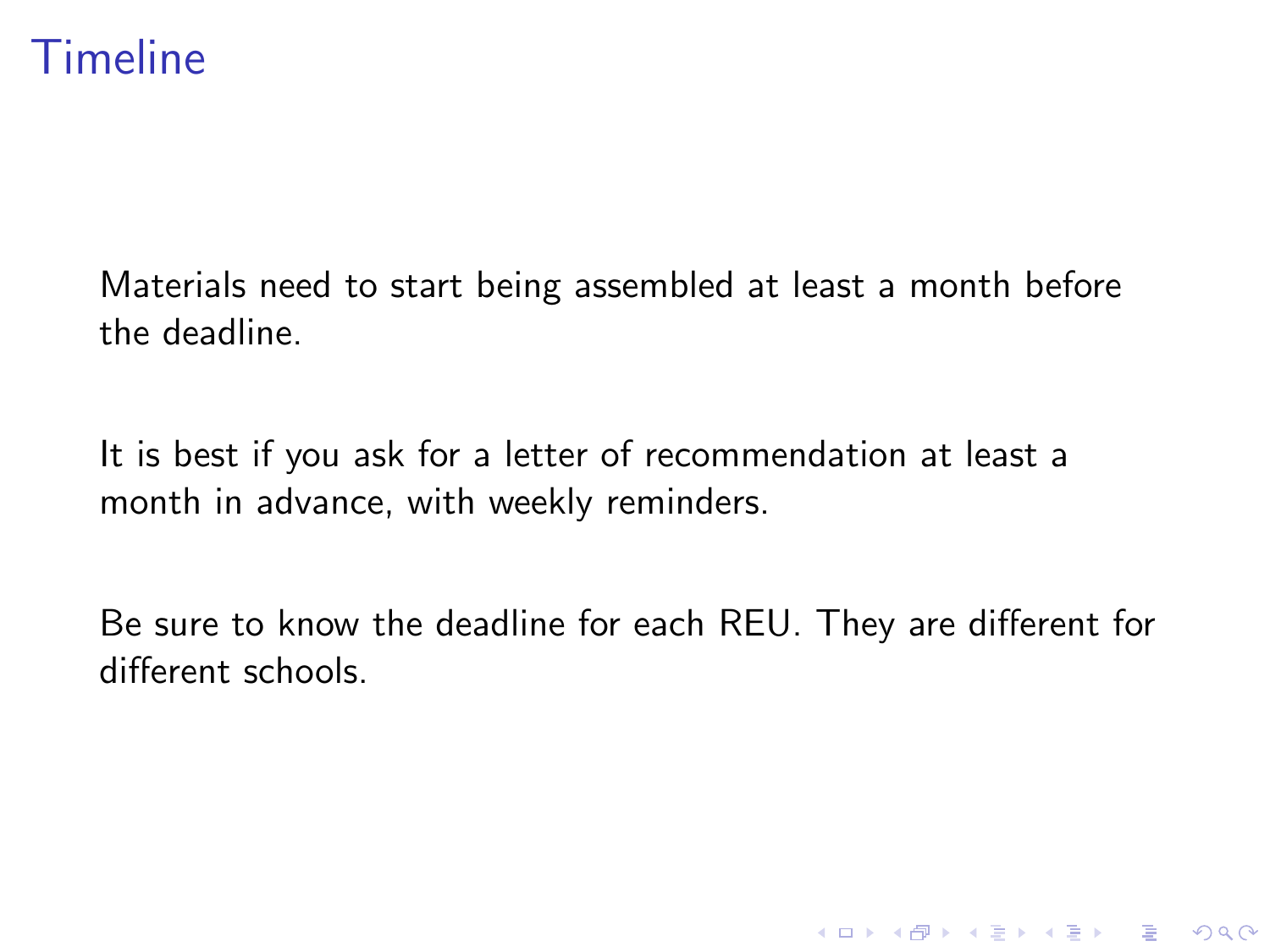## How to apply

- $\triangleright$  Pick a program(s) that suits you
- $\blacktriangleright$  Fill out an application
- Resume/ $CV$
- $\triangleright$  Statement of purpose (Essay)

K ロ ▶ K @ ▶ K 할 > K 할 > 1 할 > 1 이익어

 $\blacktriangleright$  Letters of Recommendation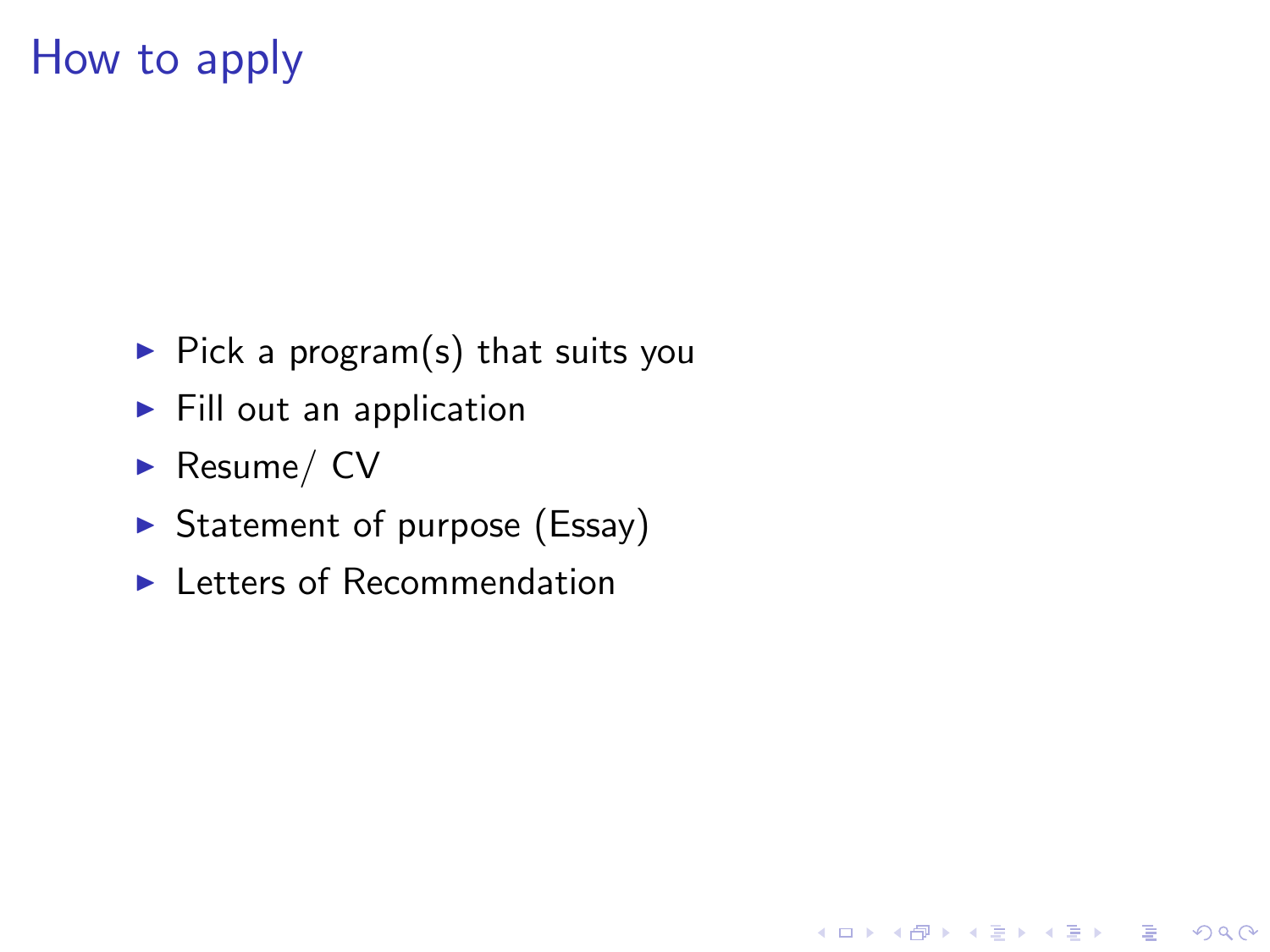## Picking a program

Each program is different.

- $\triangleright$  Some are structured (highly supervised), other unstructured (more self -motivated).
- $\triangleright$  Some are large (high student to faculty), some are small (low student to faculty) .
- $\triangleright$  Some focus on novel research projects, others are intended to give a through education on advanced mathematics.

You can chose from programs is many different disciplines: Math (pure and applied), theoretical neuroscience, chemistry, physics, engineering, molecular bio-engineering, etc.

You can chose from programs across the country, there's even an REU in Antarctica!

You must find the right fit in a field that you find interesting.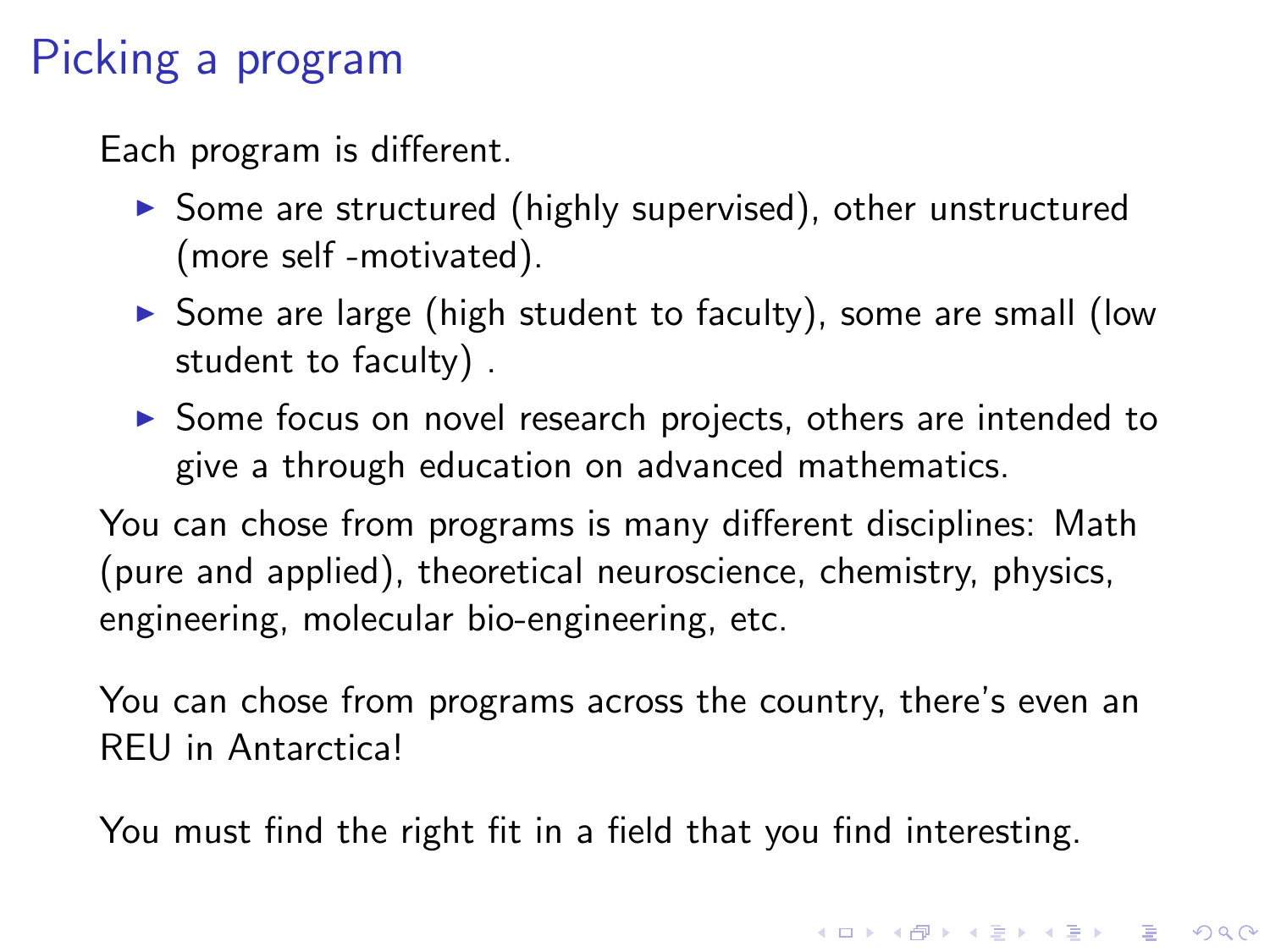## Curriculum Vitae

Idea: "Look good on paper item" and brevity It is a one page summary of things that you have done, don't worry if it's too short.

#### What you should include:

- $\blacktriangleright$  Education
- $\blacktriangleright$  Research interest
- $\triangleright$  Course work
- $\triangleright$  Computer skills, i.e.Programming languages/software/operating systems
- $\blacktriangleright$  Outreach activities, what you have done to promote field
- $\blacktriangleright$  Extracurricular activities.
- $\blacktriangleright$  Experience, talks given, projects done (can be a class project), seminars attended (you may list this seminar).

#### What you should not include

 $\triangleright$  Things that do not apply to the field you are applying to. Ex: Answering phones for Papa John's.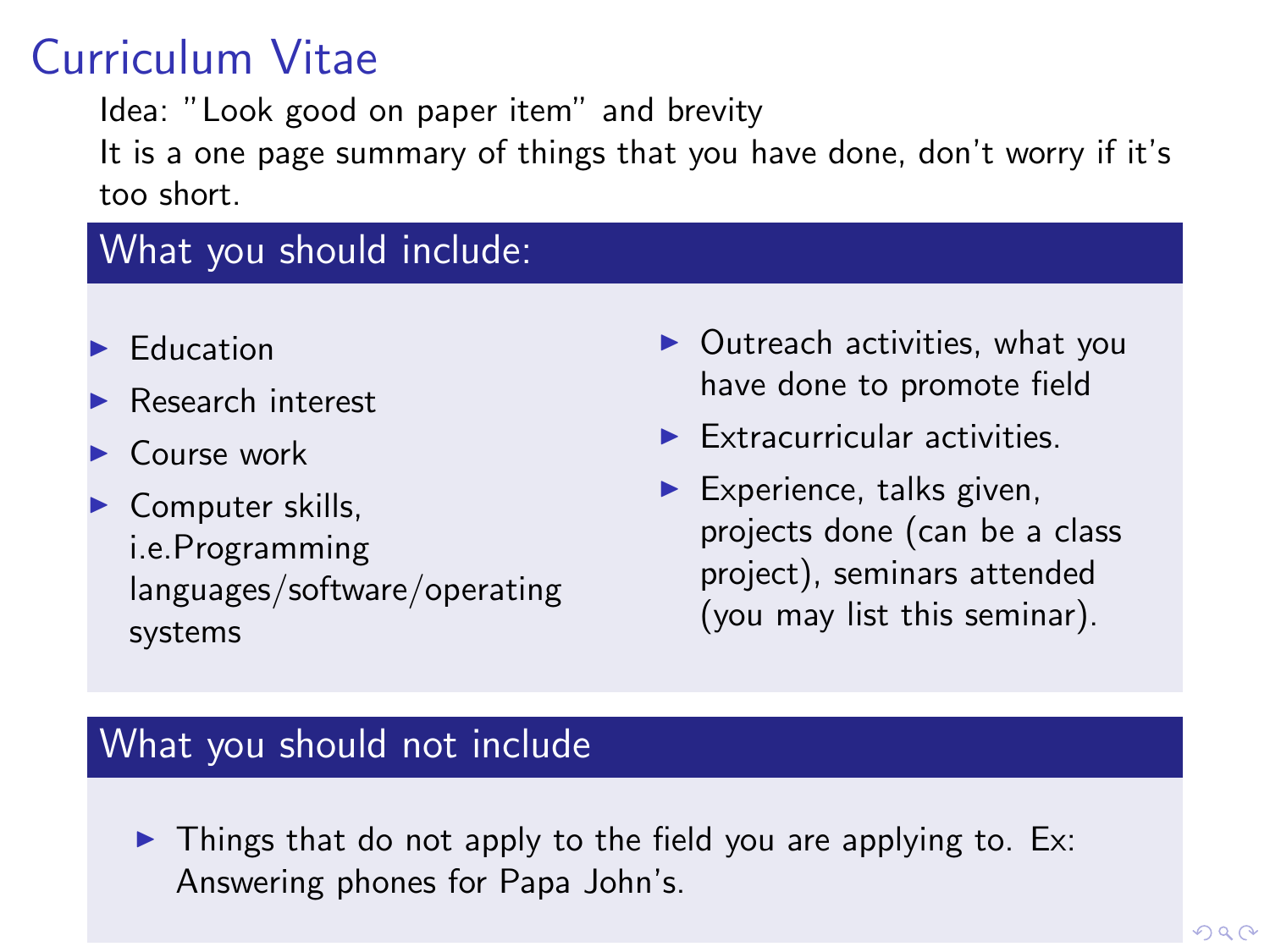### Some examples CV's

- $\blacktriangleright$  [Undergraduate CV](#page-0-0)
- $\blacktriangleright$  [Undergraduate CV](#page-0-0)

K ロ ▶ K @ ▶ K 할 > K 할 > 1 할 > 1 이익어

- $\blacktriangleright$  [Graduate CV](#page-0-0)
- $\blacktriangleright$  [Professor's CV](#page-0-0)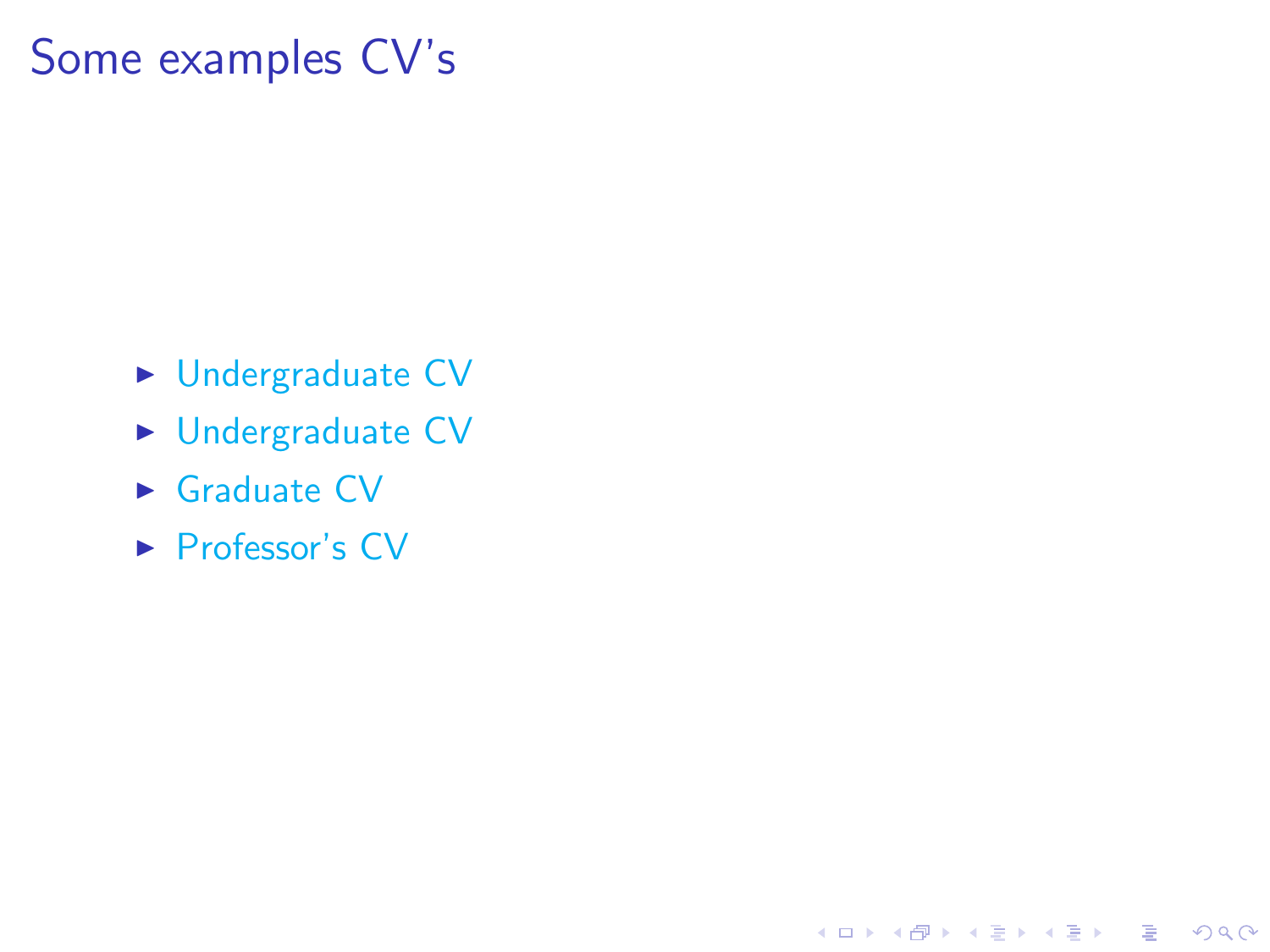## Statement of purpose

This is your time to go indepth with your passion.

#### If you are already working on a project

Write about

- $\blacktriangleright$  your project,
- $\blacktriangleright$  what you have done
- $\blacktriangleright$  why is it important
- $\triangleright$  where you hope that take it (future work)
- $\blacktriangleright$  how the REU will aid you to success

**K ロ メ イ 田 メ モ メ イ ヨ メ ニ ヨ** 

 $2990$ 

#### If you want to start working on a project

#### Write about

- $\triangleright$  why you find that field interesting
- $\triangleright$  problems worth investigating
- $\triangleright$  what skills you can bring this this project
- $\triangleright$  what skills you hope pick up from this project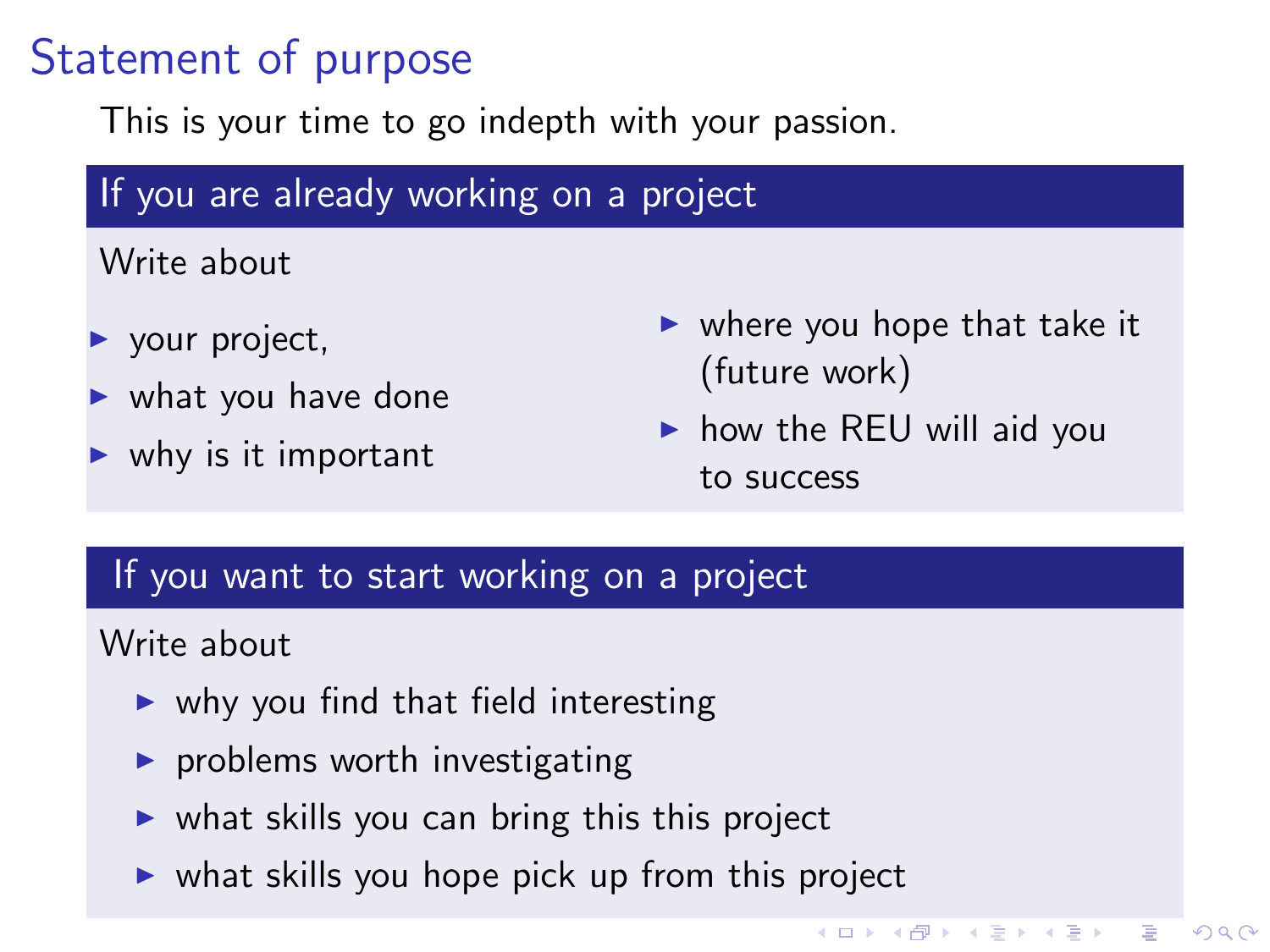## Sample Statements

- $\blacktriangleright$  Undergraduate Essay
	- $\blacktriangleright$  [Essay](#page-0-0)
	- $\blacktriangleright$  [Future Plans](#page-0-0)
	- $\blacktriangleright$  [Reasons for Research](#page-0-0)
- $\blacktriangleright$  Graduate Essay
	- $\triangleright$  [Careeer Goals](#page-0-0)
	- **[Project Description](#page-0-0)**

K ロ ▶ K @ ▶ K 할 > K 할 > 1 할 > 1 이익어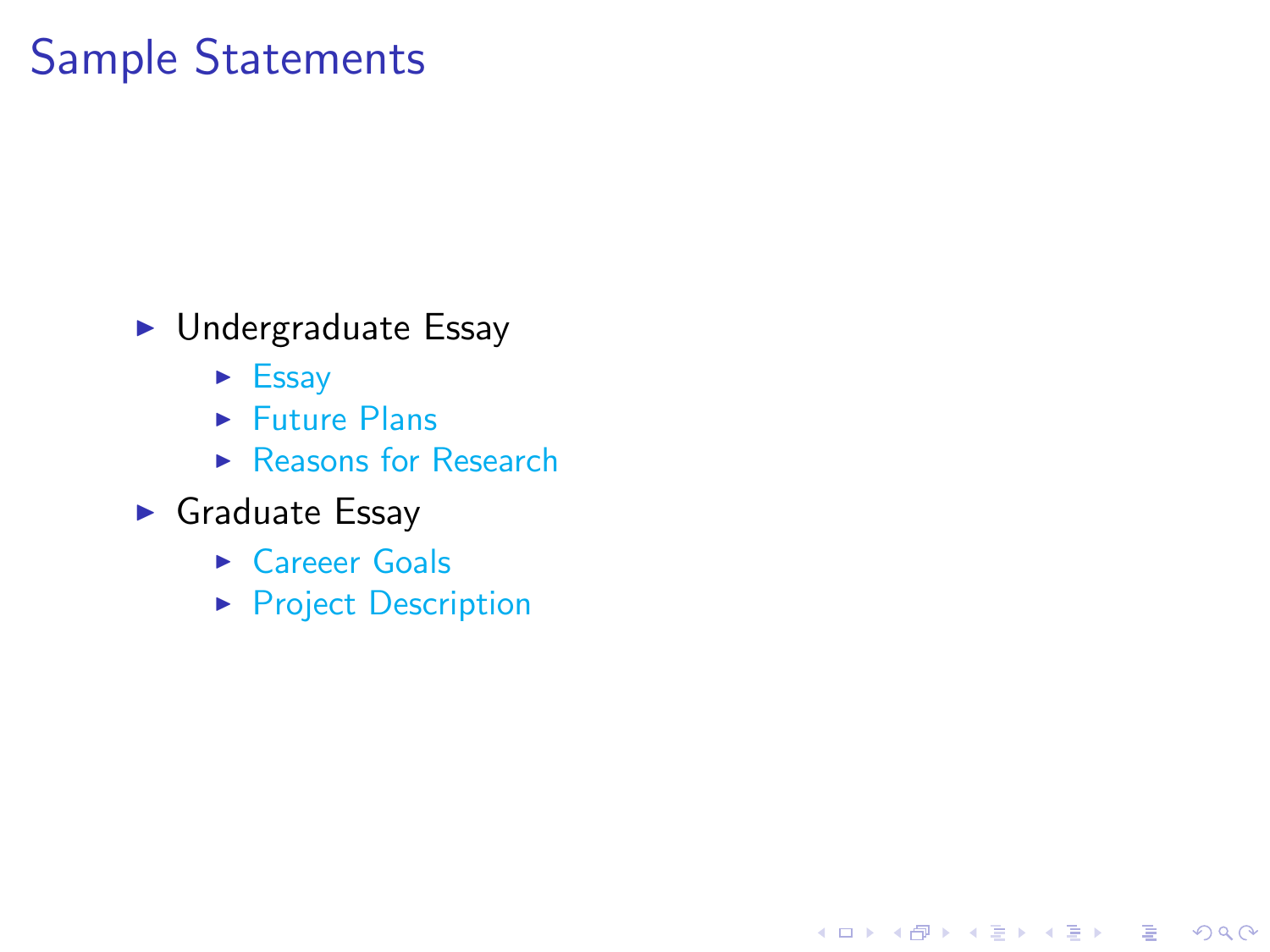## Letters of Recommendation

#### Who should you ask?

- $\blacktriangleright$  A professor that you have worked closely with (school work, school activities, etc.).
- $\triangleright$  Someone you know well. professionally, and will be able to write good things about you.

#### What do they need to know

- Information on the program, the due date of the letter, and who they are writing to.
- $\blacktriangleright$  Your application materials.
- $\blacktriangleright$  Transcripts, career goals, things that make you look good.

**KORK ERKER ADE YOUR** 

#### Time line

- $\triangleright$  Ask at least three weeks in advance, a month is preferable.
- $\triangleright$  Ask them to notify you when they send an email.
- If it is one week before the deadline, send a friendly reminder.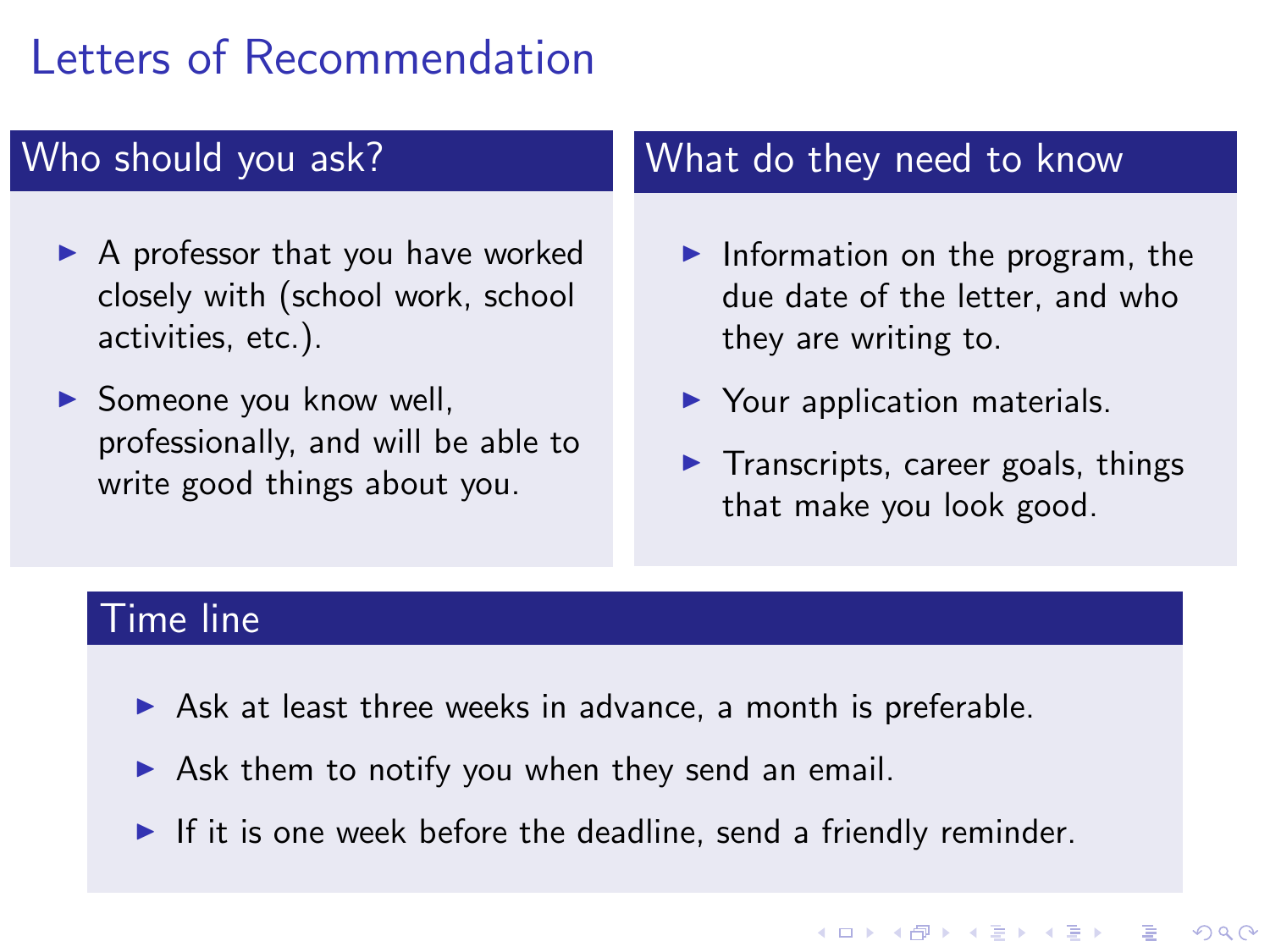## List of some REU'S

 $\blacktriangleright$  List of REU sites:

[American Mathematical Society's AMS list of summer REUs](http://www.ams.org/programs/students/undergrad/emp-reu) [NSF's list by disciple](http://www.nsf.gov/crssprgm/reu/reu_search.cfm)

- $\triangleright$  Some opportunities at UH
	- ► [Summer Undergraduate Research Fellowship \(SURF-UH\)](http://uh.edu/honors/undergraduate-research/uh-research/surf/index.php) [program](http://uh.edu/honors/undergraduate-research/uh-research/surf/index.php)
	- ► [The Provost's Undergraduate Research Scholarship Program](http://uh.edu/honors/undergraduate-research/uh-research/purs/) [\(PURS\)](http://uh.edu/honors/undergraduate-research/uh-research/purs/)
	- $\triangleright$  REU Supplements to NSF grants
- $\blacktriangleright$  [University of Texas at Tyler](http://www.math.uttyler.edu/reu/)
- $\triangleright$  Out of state opportunities
	- $\triangleright$  [Nebraska IMMERSE](http://www.math.unl.edu/programs/mctp/immerse/)
	- ► [Carleton College Summer Mathematics Program for Women](http://www.math.carleton.edu/smp/)
	- $\triangleright$  [Enhancing Diversity in Graduate Education \(EDGE\)](http://www.edgeforwomen.org/)
	- ► [George Washington University Summer Program for Women in](http://www.gwu.edu/~spwm/) [Mathematics \(SPWM\)](http://www.gwu.edu/~spwm/)

**KORK STRATER STRAKER**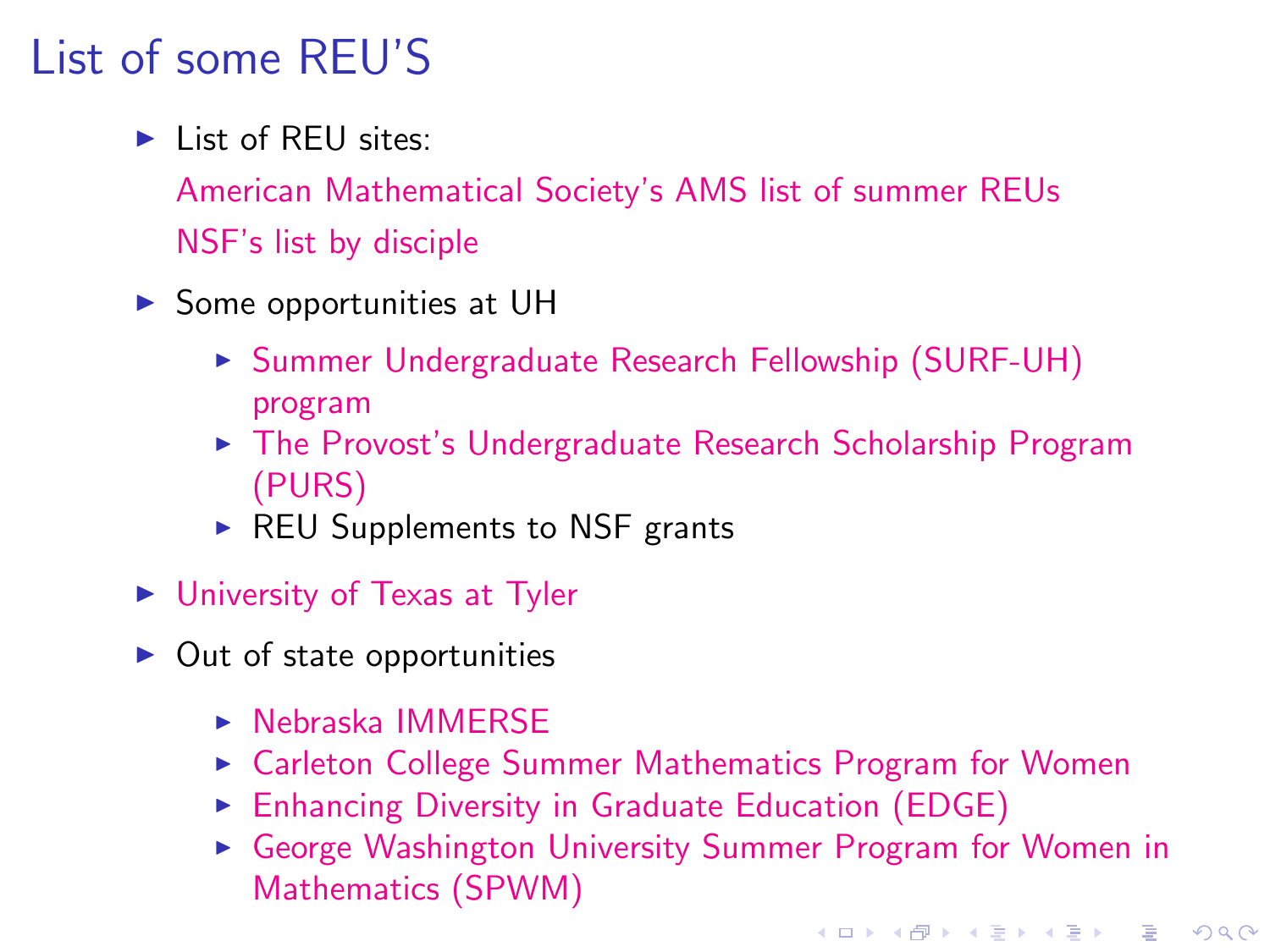Summer Undergraduate Research Fellowship (SURF-UH) program

- Awards \$3500 stipends to students interested in conducting a full-time, 10 week summer research project in any field under the mentorship of a UH faculty mentor.
- $\triangleright$  Student first secures the research project with the faculty member, and then the student and faculty member apply for the program collaboratively online.
- $\triangleright$  Requirements: 3.0 GPA, not graduating in spring 2011 or summer 2011, not participated in SURF-UH before.
- $\triangleright$  Deadline for this year has passed . . . but there's always next year.

4 D > 4 P + 4 B + 4 B + B + 9 Q O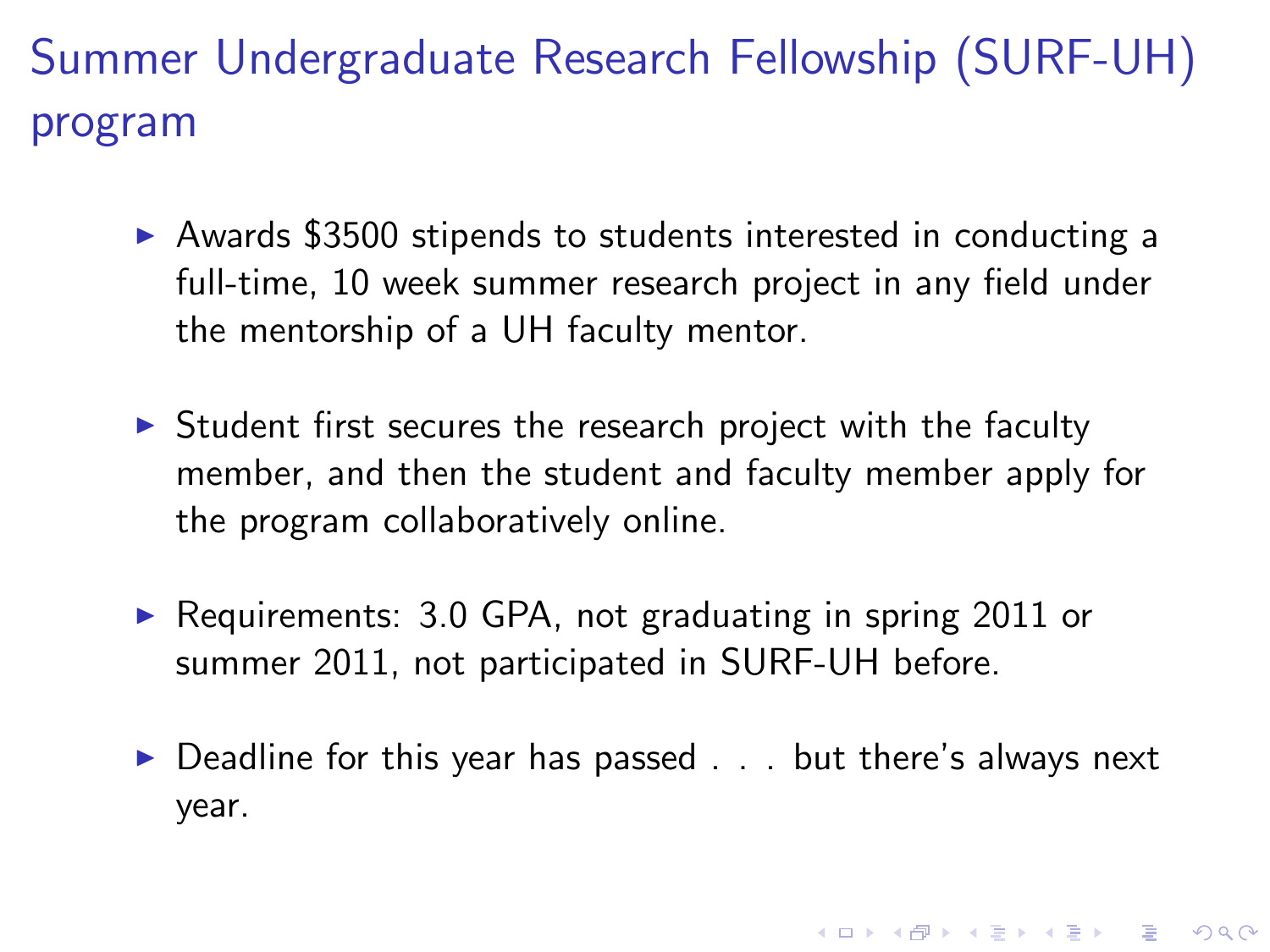# The Provost's Undergraduate Research Scholarship Program (PURS)

- $\triangleright$  Provides talented UH juniors and seniors with the opportunity to paticipate in a research project under the direction of a UH faculty mentor.
- $\triangleright$  Recipients will receive a \$1,000 scholarship to conduct one semester of research
- $\triangleright$  Scholarship is open to students of all disciplines, including those with research proposals in the social sciences, humanities, business, engineering, technology, education, architecture, hotel and restaurant management, and natural sciences

4 D > 4 P + 4 B + 4 B + B + 9 Q O

 $\triangleright$  Deadline: Wednesday, April 27 by 5 p.m.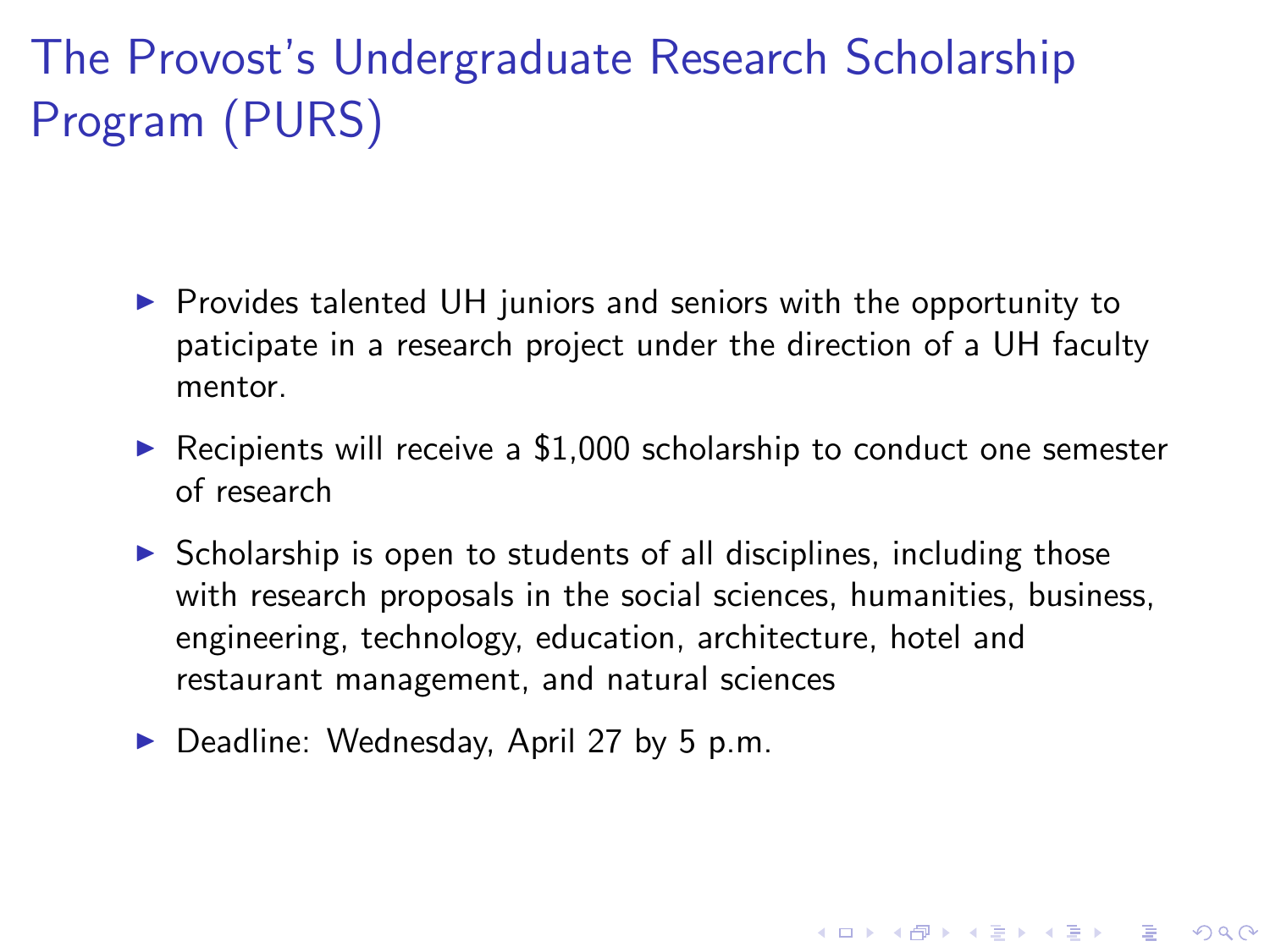### Requirements for PURS

 $\triangleright$  Junior or senior who has completed 12 hours in residence at UH

- $\triangleright$  A cumulative GPA of 3.0 OR who has completed fewer than 12 hours in residence at UH but has a 3.5 cumulative GPA on all college-level course work taken at UH or elsewhere,
- $\triangleright$  Current sophomores who will be a juniors in fall 2011 are eligible to apply for the scholarship.
- $\triangleright$  Applicants must have earned at least 60 credits by the beginning of the mentorship period and must enroll in and maintain a minimum of 12 hours in the semester of the award unless they are undergraduate students graduating that semester.
- $\triangleright$  Students who have participated in the PURS program at UH in a prior semester are ineligible to reapply.

4 D > 4 P + 4 B + 4 B + B + 9 Q O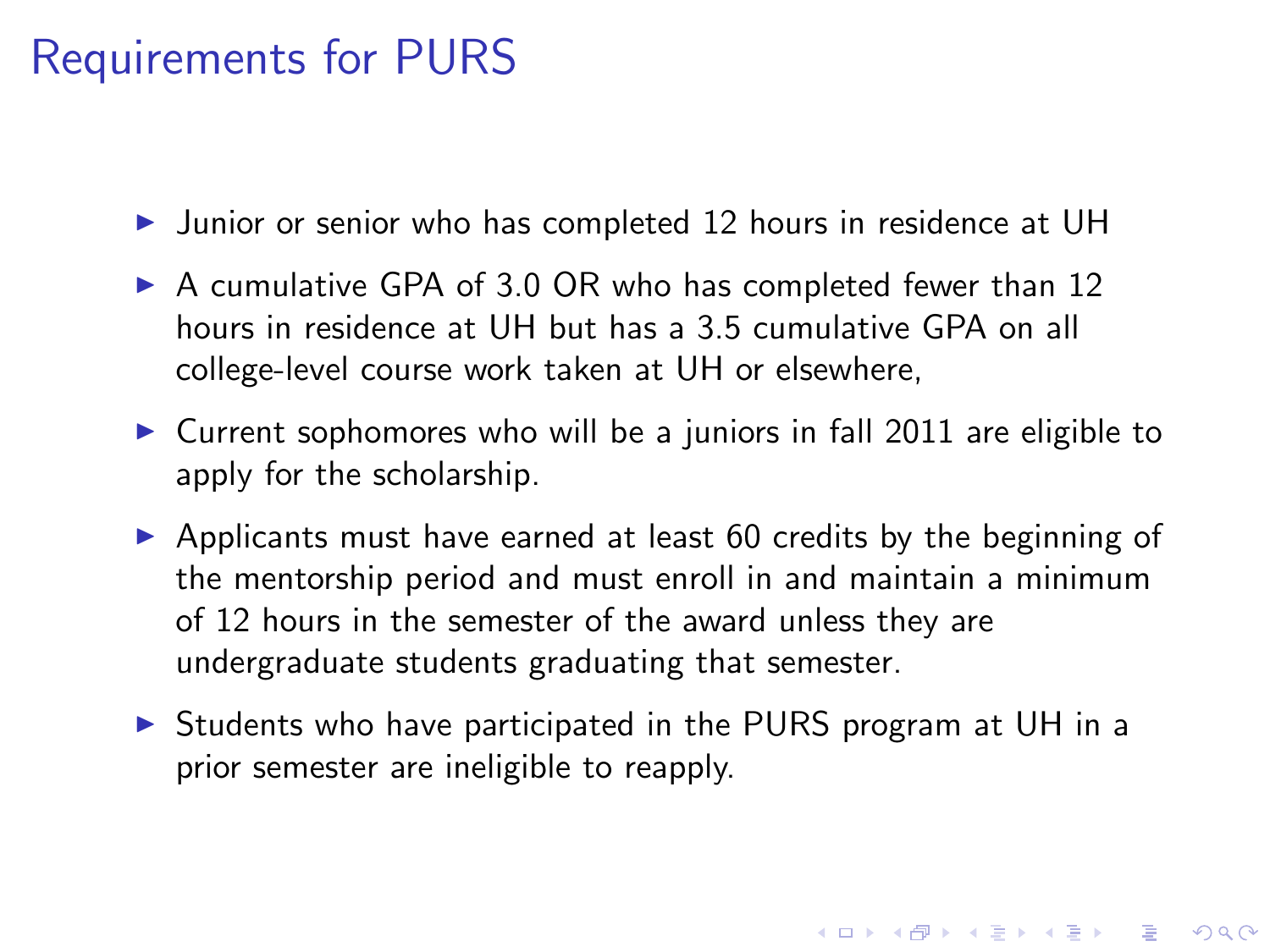## REU Supplements to NSF grants

You do not need to go out of state, or do this over the summer

- ▶ Any UH professor with an NSF grant can request additional funds to supervise an undergraduate research project
- $\triangleright$  This can be either throughout the semester or during the summer

This means that you can work with a professor while you are working on your undergraduate degree. You can also get funding from said professor, and as always... it looks good on your resume.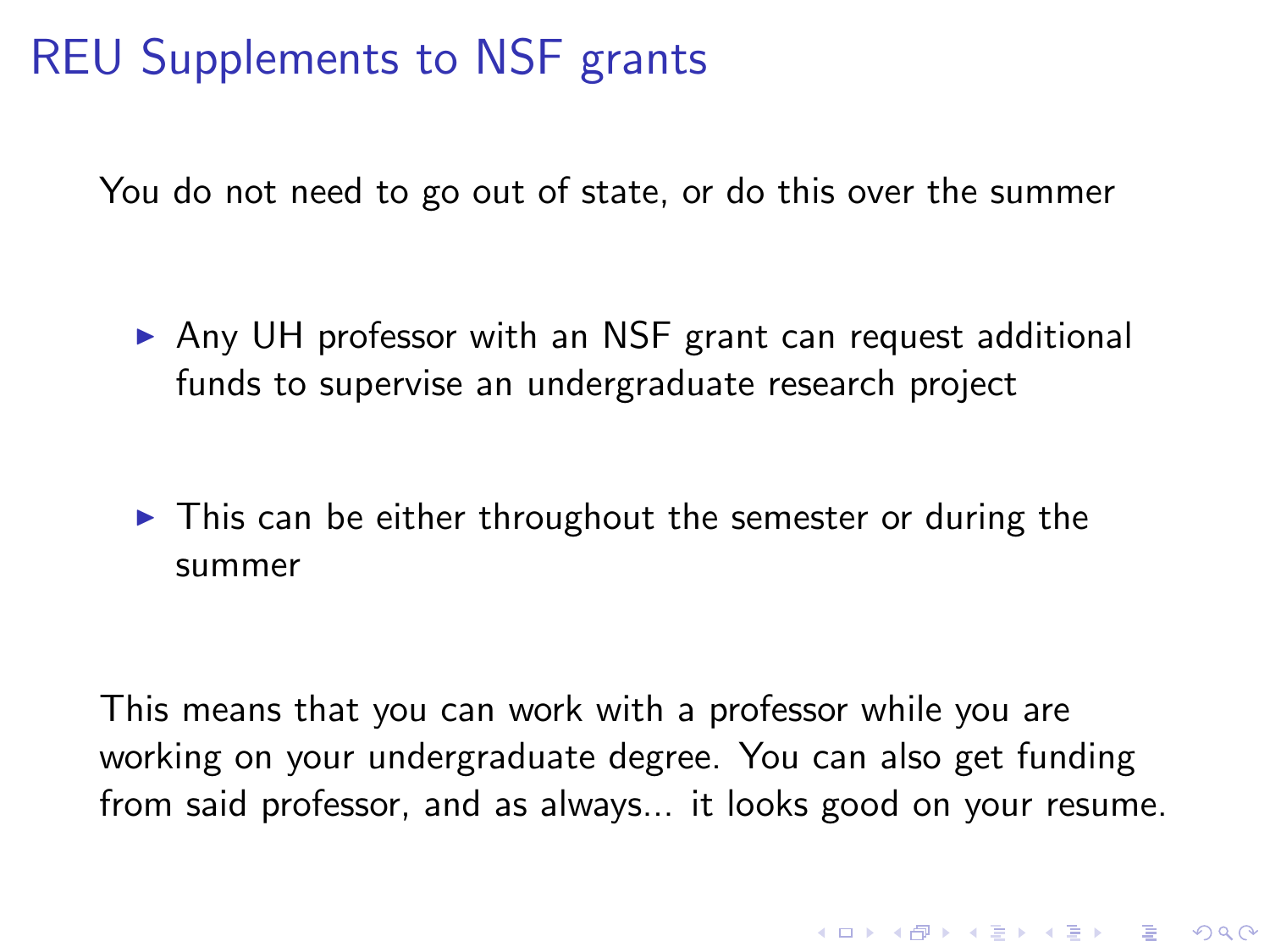## University of Texas at Tyler

- $\triangleright$  Students will work in groups of three with faculty advisors in the areas of knot theory, tiling theory, and graph theory.
- $\triangleright$  The eight week program will run from June 20 to August 12.
- $\triangleright$  Participants will receive a \$4000 stipend to pay for housing, food, and entertainment while staying in Tyler.
- $\triangleright$  Students must be U.S. citizens or permanent residents to participate, with a target on American Indian and first generation college students.
- $\triangleright$  We will begin reviewing applications on April 10 and will likely make offers by May 1.

4 D > 4 P + 4 B + 4 B + B + 9 Q O

 $\blacktriangleright$  [Flyer](#page-0-0)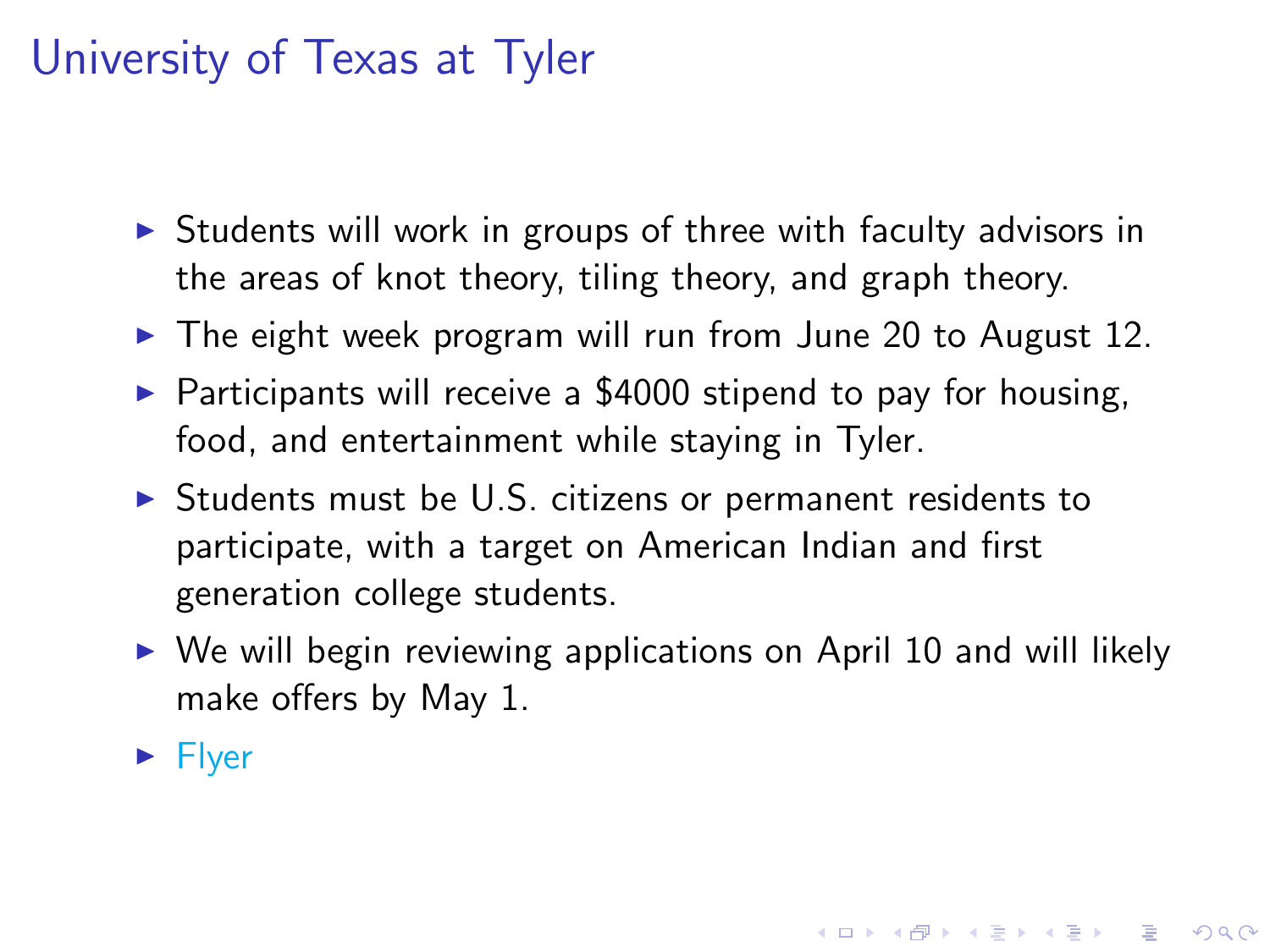### Nebraska IMMERSE

- $\triangleright$  Six-week summer program, June 13-July 22, to help students make the transition from undergraduate to graduate work.
- $\triangleright$  Students will receive room, board, a travel allowance, and a \$3,400 stipend.
- $\triangleright$  The main component of IMMERSE consists of two intensive courses in algebra and analysis at the advanced-undergraduate/beginning-graduate level.
- $\blacktriangleright$  The courses are structured around the reading of research papers.
- $\triangleright$  Additional components, such as guest speakers.
- $\triangleright$  Deadline for this year has passed. But there is always next year.

4 D > 4 P + 4 B + 4 B + B + 9 Q O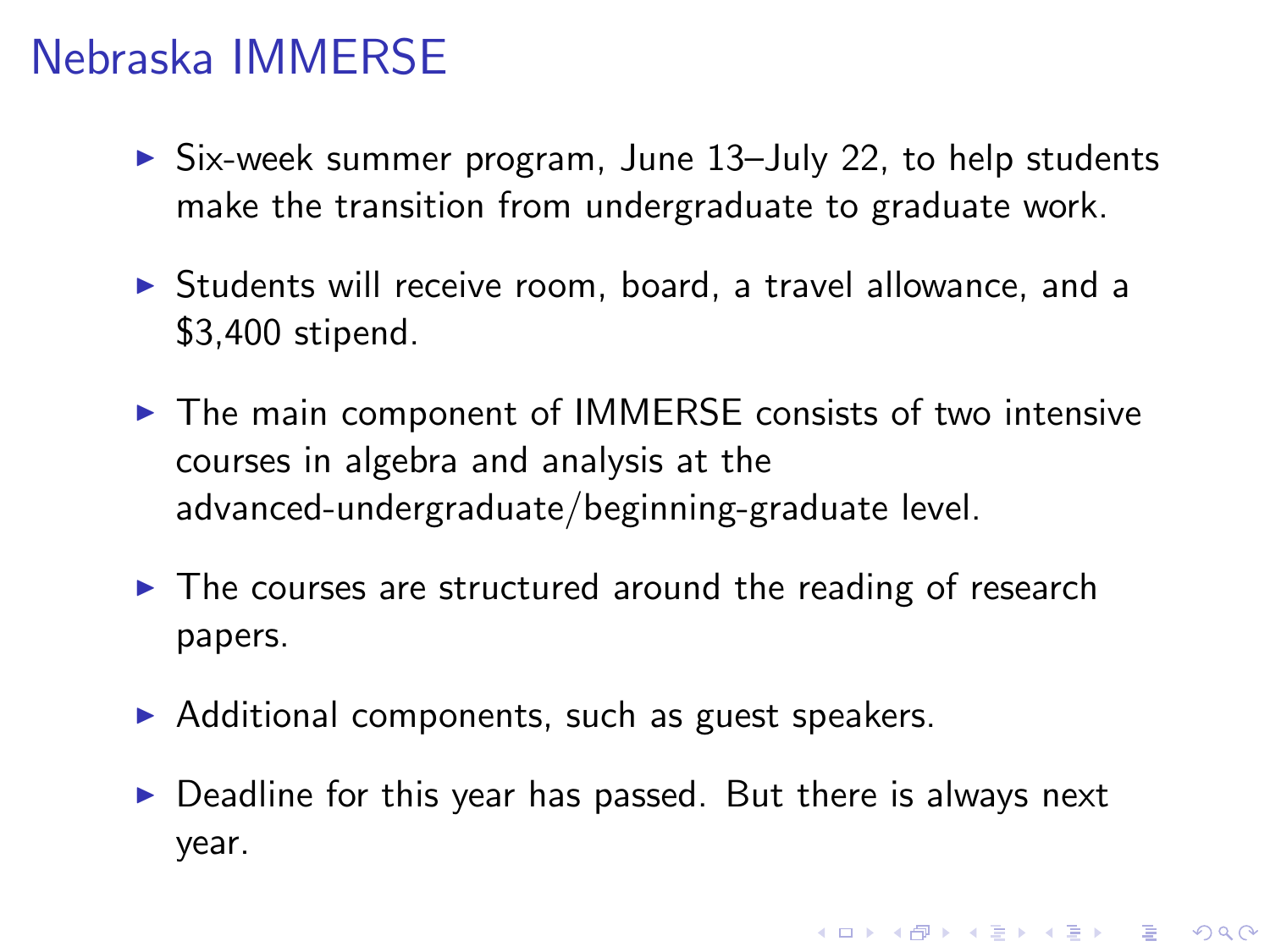Angelynn will tell us about her senior research project that she is working on with [Gordon Heier](http://www.math.uh.edu/~heier/) on [algebraic geometry.](http://en.wikipedia.org/wiki/Algebraic_geometry)

K ロ ▶ K @ ▶ K 할 > K 할 > 1 할 > 1 이익어

[Angelynn's Presentation](#page-0-0)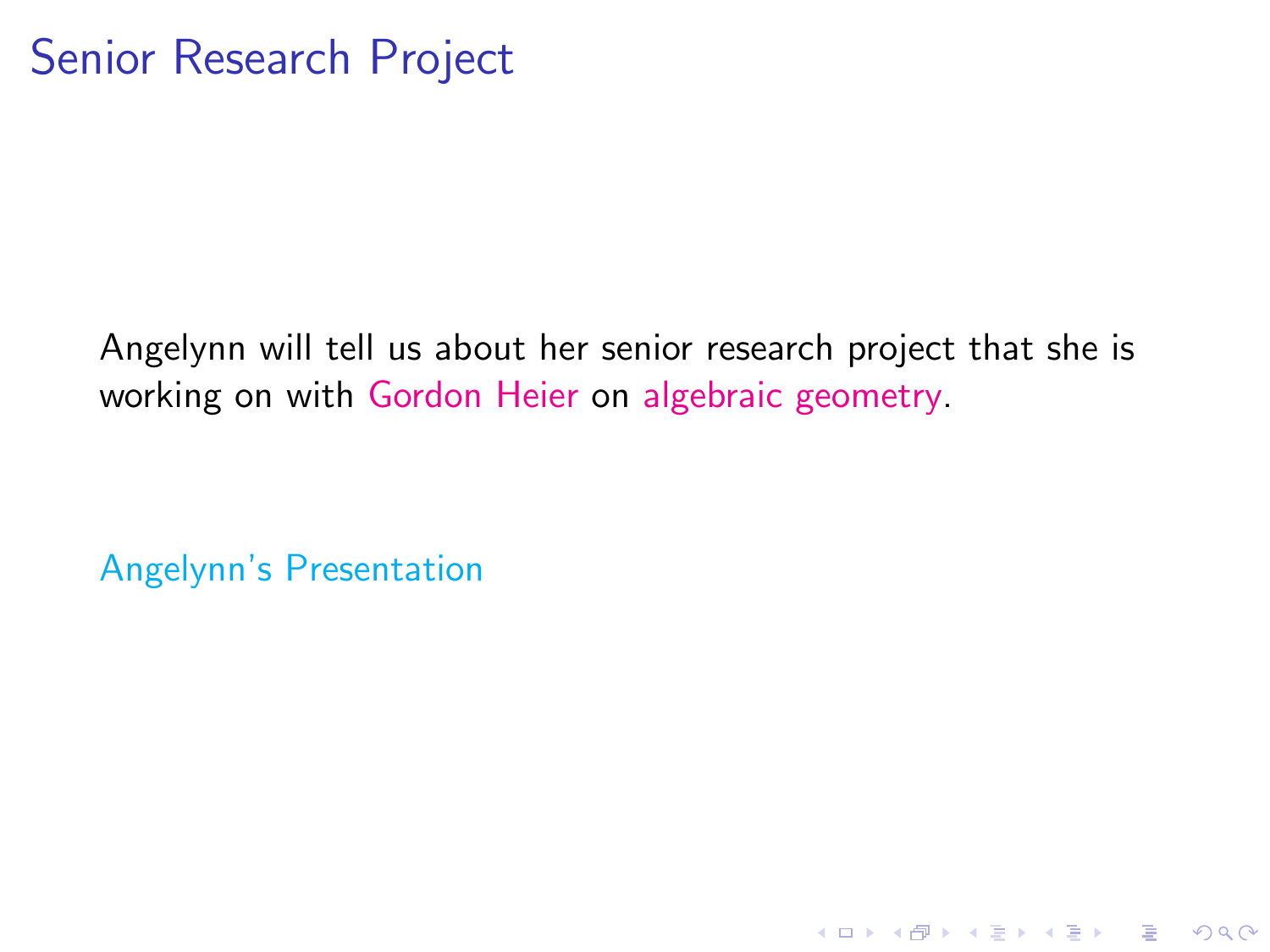## REU at UH

Neil will tell us about his REU at UH with the AGEP program. He worked with [Dr. Ott](http://math.uh.edu/~ott/) doing [algebraic topology](http://en.wikipedia.org/wiki/Algebraic_topology )

K ロ ▶ K @ ▶ K 할 ▶ K 할 ▶ | 할 | © 9 Q @

[Neil's Poster](#page-0-0)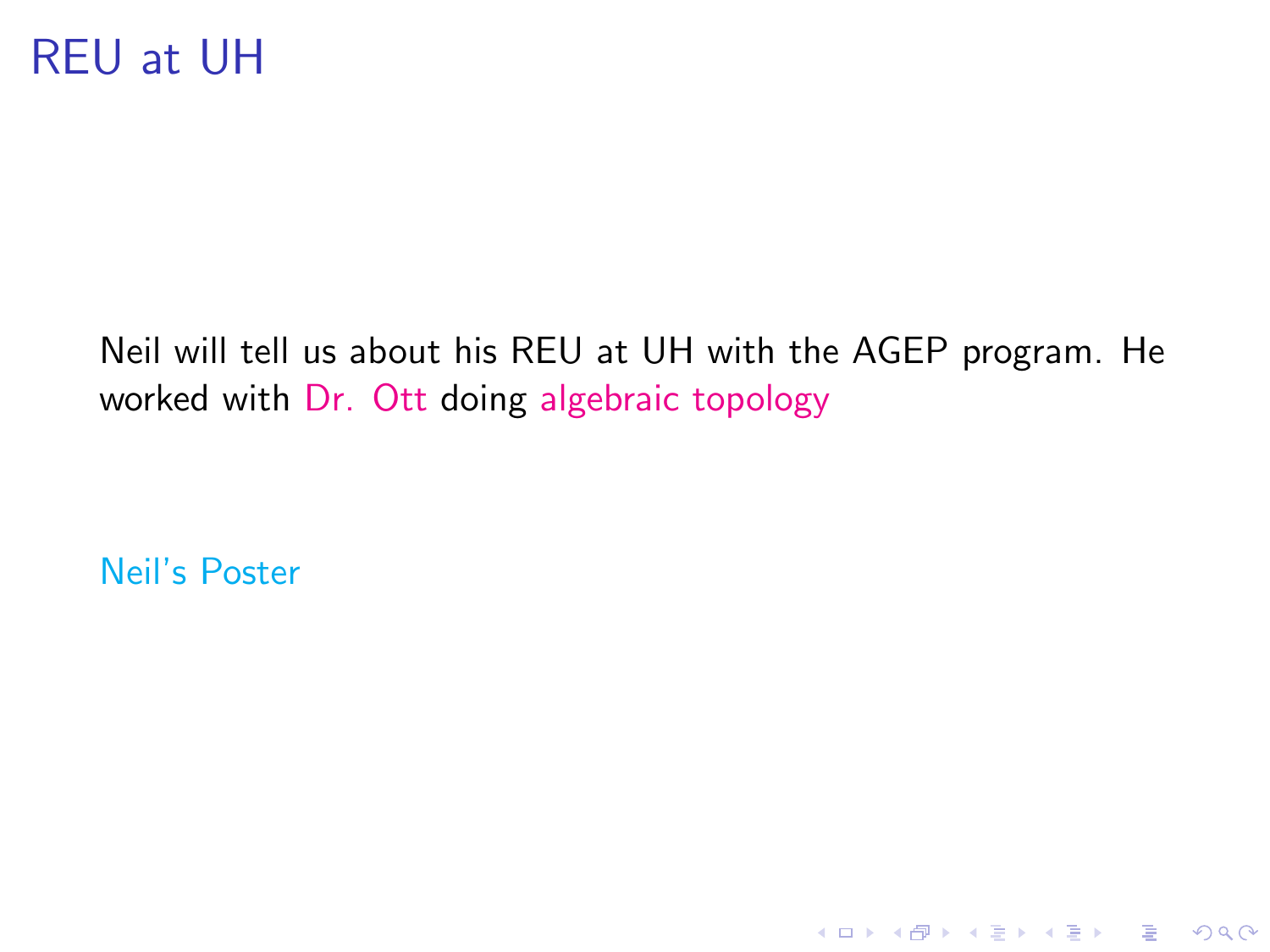### Come on back

Please let us know about your experience! And you success with the application process, and your program. We would love to invite you to speak about this for future graduates.

Email to [Dr. Tomforde,](http://math.uh.edu/~tomforde) or [Rebecca Chen](http://math.uh.edu/~rlchen)

ΠME is looking for officers for next year, please contact Dr. Tomforde if you are interested.

We need volunteers for High School recruitment outreach, April  $23^{rd}$ . 9am - 1pm. Please contact Dr. Tomforde or Rebecca Chen if you are interested.

4 D > 4 P + 4 B + 4 B + B + 9 Q O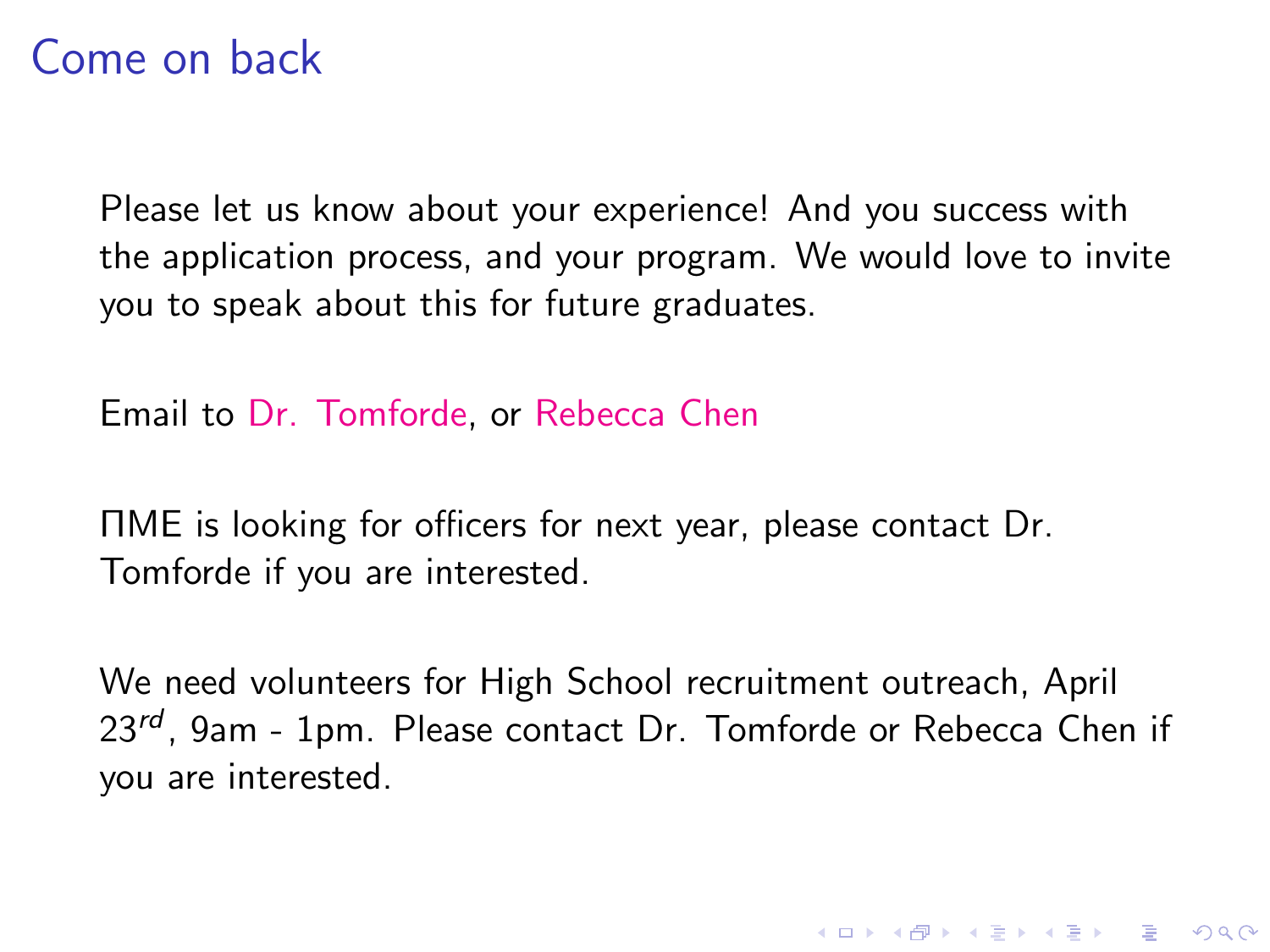## Link - Application Help

- ▶ [University of Houston Writing Center \(210 Agnes Arnold Hall\)](http://www.uh.edu/writecen/)
- $\triangleright$  [Seth Sullivant's guide to applying for graduate school](http://www4.ncsu.edu/~smsulli2/Slides/GradFellow.pdf) (process is similar)

K ロ ▶ K @ ▶ K 할 > K 할 > 1 할 > 1 이익어

 $\triangleright$  [Dr. Tomforde's website for math majors](http://math.uh.edu/~tomforde/mathmajors.html)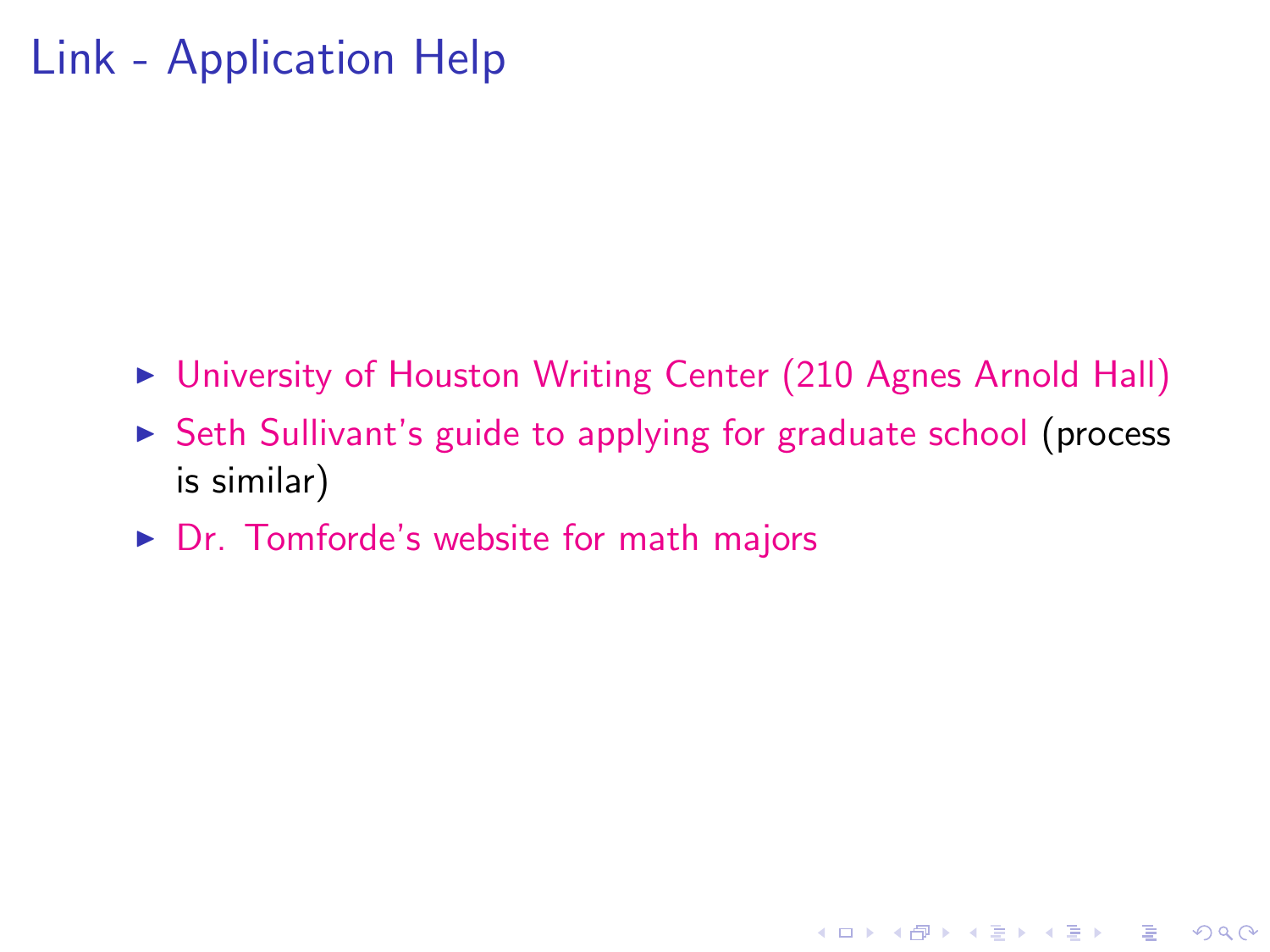### Links - Interesting programs to apply to

- $\triangleright$  [UH's Discovery Program](http://www.uh.edu/discovery/eDISCOVERY.html)
- $\triangleright$  [UH Mathematical biology program]( http://www.math.uh.edu/~canic/REUflyer.html )
- $\triangleright$  [Cellular bioengineering at University of Maryland](http://www.bioe.umd.edu/reu/index.html )
- $\triangleright$  [Theoretical and comutational neuroscience wtih GCC](http://www.math.uh.edu/~josic/GCC11-2008_posterLetterSize_v02.pdf) [\(Partnership of Rice, UH, Baylor College of Medicine, UT](http://www.math.uh.edu/~josic/GCC11-2008_posterLetterSize_v02.pdf) [Health Science, and UTMB\)](http://www.math.uh.edu/~josic/GCC11-2008_posterLetterSize_v02.pdf)
- $\blacktriangleright$  [Combinatorics](http://www.math.umn.edu/~reiner/REU/REU.html )
- ▶ [American Astronomical Society \(AAS\)'s REU programs](http://aas.org/education/REU.php)

**KORK ERKER ADE YOUR**